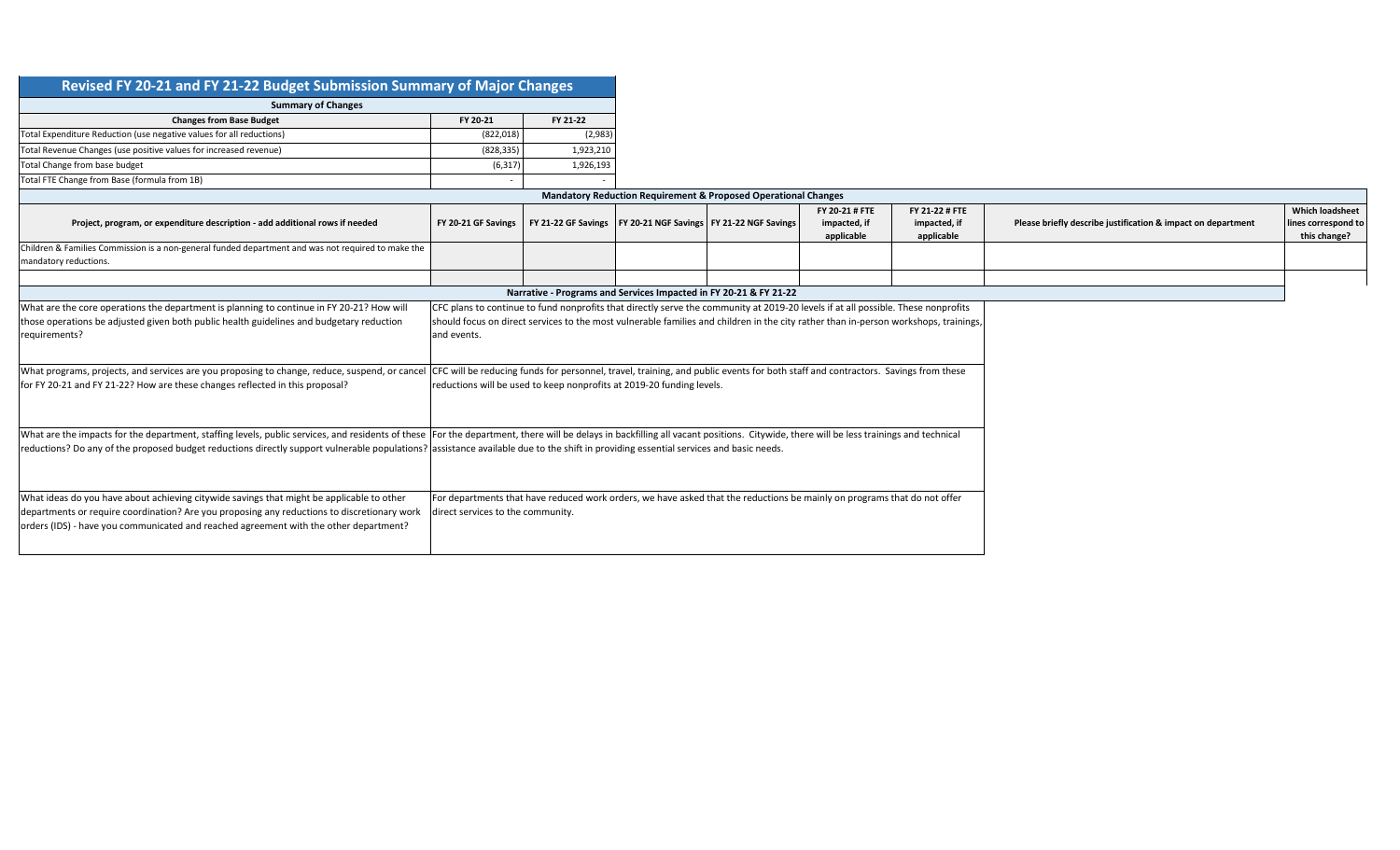|                |                                                                                    | B                          |                                                 | D                                            |                                                                        |                                                    | G                                       | H |  |  |  |  |  |  |  |  |  |  |
|----------------|------------------------------------------------------------------------------------|----------------------------|-------------------------------------------------|----------------------------------------------|------------------------------------------------------------------------|----------------------------------------------------|-----------------------------------------|---|--|--|--|--|--|--|--|--|--|--|
|                |                                                                                    |                            |                                                 |                                              | Revised FY 20-21 and FY 21-22 Budget Submission Summary of FTE Changes |                                                    |                                         |   |  |  |  |  |  |  |  |  |  |  |
|                | <b>FTE Summary</b>                                                                 |                            | FY 20-21 # of GF FTE   FY 20-21 # of NGF FTE    | FY 21-22 # of GF FTE                         |                                                                        |                                                    |                                         |   |  |  |  |  |  |  |  |  |  |  |
| $\mathbf{3}$   | <b>Base FTE</b>                                                                    |                            | 16                                              |                                              | 16                                                                     |                                                    |                                         |   |  |  |  |  |  |  |  |  |  |  |
|                | 4 Department Proposed FTE                                                          |                            | 16                                              |                                              | 16                                                                     |                                                    |                                         |   |  |  |  |  |  |  |  |  |  |  |
|                | 5 Change                                                                           | $\overline{\phantom{a}}$   | $\overline{\phantom{0}}$                        | $\overline{\phantom{a}}$                     | $\overline{\phantom{a}}$                                               |                                                    |                                         |   |  |  |  |  |  |  |  |  |  |  |
|                |                                                                                    |                            |                                                 |                                              |                                                                        |                                                    |                                         |   |  |  |  |  |  |  |  |  |  |  |
| $\overline{ }$ |                                                                                    |                            |                                                 |                                              |                                                                        |                                                    |                                         |   |  |  |  |  |  |  |  |  |  |  |
|                | Non-General Fund / Self Supporting<br><b>Personnel Changes</b>                     | FY 20-21<br>Savings/(Cost) | FY 21-22<br>Savings/(Cost)                      | FY 20-21 # of FTE<br>impacted, if applicable | FY 21-22 # of FTE<br>impacted, if applicable                           |                                                    | <b>Program or Service Area Impacted</b> |   |  |  |  |  |  |  |  |  |  |  |
| 9              | <b>Eliminating Vacant Positions</b>                                                |                            |                                                 |                                              |                                                                        |                                                    |                                         |   |  |  |  |  |  |  |  |  |  |  |
|                | 10 Increasing Attrition                                                            | 100,000                    |                                                 |                                              |                                                                        | Programmatic operations will be slightly impacted. |                                         |   |  |  |  |  |  |  |  |  |  |  |
| 11             | <b>Reducing Temporary Staffing</b>                                                 |                            |                                                 |                                              |                                                                        |                                                    |                                         |   |  |  |  |  |  |  |  |  |  |  |
|                | 12 Other Non-Layoff Personnel Changes                                              |                            |                                                 |                                              |                                                                        |                                                    |                                         |   |  |  |  |  |  |  |  |  |  |  |
| 13             | <b>Total</b>                                                                       | 100,000                    | $\overline{\phantom{0}}$                        | $\overline{\phantom{0}}$                     | $\overline{\phantom{a}}$                                               |                                                    |                                         |   |  |  |  |  |  |  |  |  |  |  |
| 14             |                                                                                    |                            |                                                 |                                              |                                                                        |                                                    |                                         |   |  |  |  |  |  |  |  |  |  |  |
|                | 15   If a proposal will result in a potential layoff, please outline details below |                            |                                                 |                                              |                                                                        |                                                    |                                         |   |  |  |  |  |  |  |  |  |  |  |
| 16             | <b>Class Title</b>                                                                 | <b>Class</b>               | FY 20-21 Full Year Cost<br>of Position & Fringe | FY 20-21 # of FTE                            | FY 21-22 Full Year Cost<br>of Position & Fringe                        | FY 21-22 # of FTE                                  |                                         |   |  |  |  |  |  |  |  |  |  |  |
| 17             |                                                                                    |                            |                                                 |                                              |                                                                        |                                                    |                                         |   |  |  |  |  |  |  |  |  |  |  |
| 18             |                                                                                    |                            |                                                 |                                              |                                                                        |                                                    |                                         |   |  |  |  |  |  |  |  |  |  |  |
| 19             |                                                                                    |                            |                                                 |                                              |                                                                        |                                                    |                                         |   |  |  |  |  |  |  |  |  |  |  |
| 20             |                                                                                    |                            |                                                 |                                              |                                                                        |                                                    |                                         |   |  |  |  |  |  |  |  |  |  |  |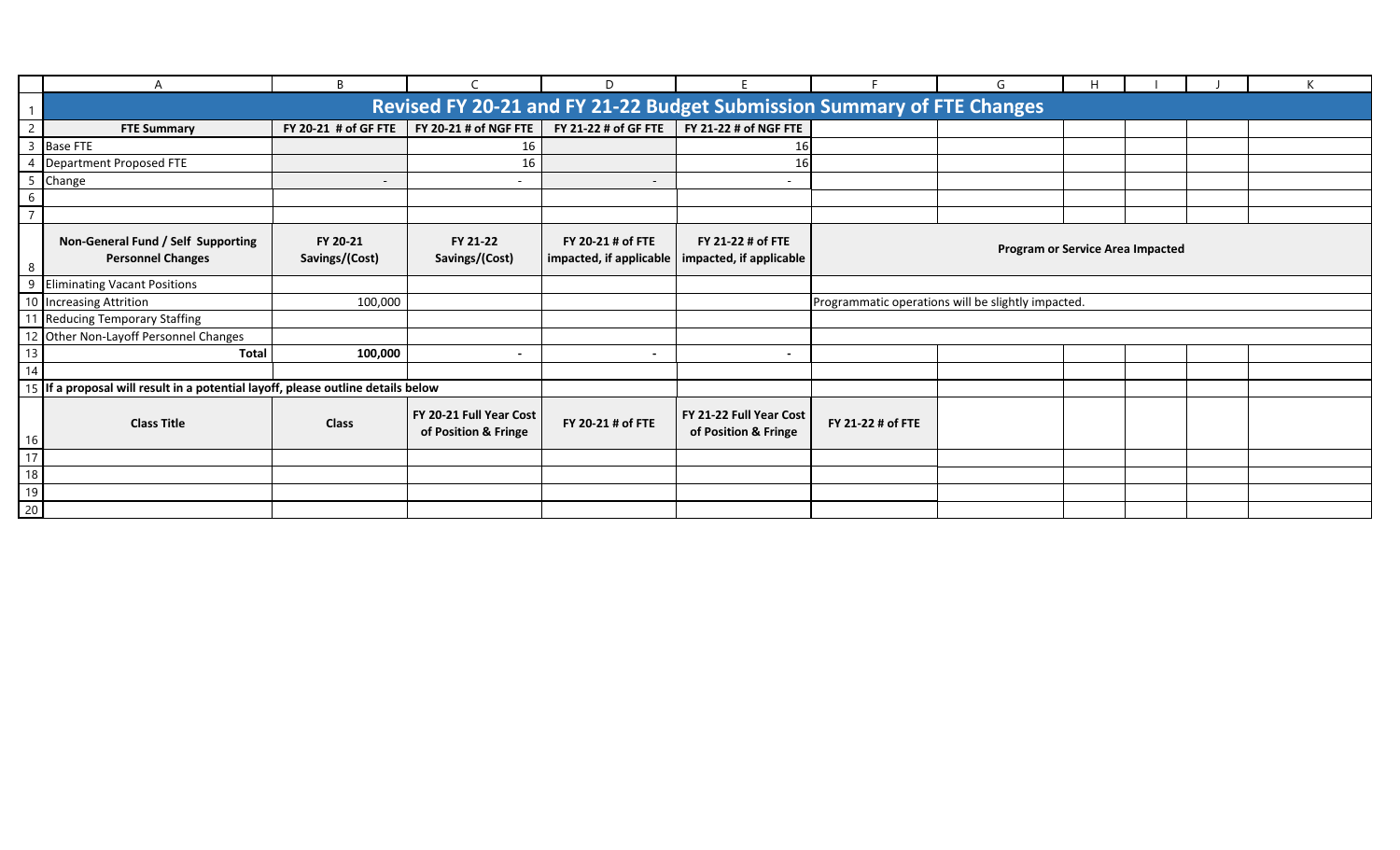| Revised FY 20-21 and FY 21-22 Budget Submission Summary of Proposed IDS Changes                                                                  |                                                      |                                                     |                                   |                                                             |                                                                                                                                                     |                                                               |  |  |  |  |  |  |  |  |
|--------------------------------------------------------------------------------------------------------------------------------------------------|------------------------------------------------------|-----------------------------------------------------|-----------------------------------|-------------------------------------------------------------|-----------------------------------------------------------------------------------------------------------------------------------------------------|---------------------------------------------------------------|--|--|--|--|--|--|--|--|
|                                                                                                                                                  |                                                      |                                                     |                                   |                                                             | Work Order Changes - If any departmental IDS changes are proposed within the reductions described in Form 1A, please highlight below <sup>[2]</sup> |                                                               |  |  |  |  |  |  |  |  |
| Proposed IDS Changes (486XXX)<br>*If recovery changes will impact GF requesting department<br>budgets, please specify that impact in columns B-C | FY 20-21 GF Savings<br>(Please specify GF<br>impact) | FY21-22 GF Savings<br>(Please specify GF<br>impact) | <b>Partner Department</b><br>Code | Confirm here that<br>partner department is in<br>agreement: | Please briefly describe justification & impact on department                                                                                        | <b>Which loadsheet</b><br>lines correspond to<br>this change? |  |  |  |  |  |  |  |  |
| 486190 - DCYF                                                                                                                                    | 453,570                                              | 453,570                                             |                                   | Yes                                                         | We have asked DCYF to concentrate its reduction to programs that don't serve $\#2$ - lines 5, 8, 9,<br>the community directly.                      | 12                                                            |  |  |  |  |  |  |  |  |
| 486450 - MOHCD                                                                                                                                   | 82,500                                               | 82,500                                              |                                   |                                                             |                                                                                                                                                     | #2 - line 6                                                   |  |  |  |  |  |  |  |  |
| 486690 - HSA/OECE                                                                                                                                | 115,043                                              | 115,043                                             |                                   |                                                             |                                                                                                                                                     | #2 - line 10                                                  |  |  |  |  |  |  |  |  |
|                                                                                                                                                  |                                                      |                                                     |                                   |                                                             |                                                                                                                                                     |                                                               |  |  |  |  |  |  |  |  |
|                                                                                                                                                  |                                                      |                                                     |                                   |                                                             |                                                                                                                                                     |                                                               |  |  |  |  |  |  |  |  |
|                                                                                                                                                  |                                                      |                                                     |                                   |                                                             |                                                                                                                                                     |                                                               |  |  |  |  |  |  |  |  |
| Proposed IDS Changes (581XXX)                                                                                                                    | FY 20-21 GF Savings<br>(Please specify GF<br>impact) | FY21-22 GF Savings<br>(Please specify GF<br>impact) | <b>Partner Department</b><br>Code | Confirm here that<br>partner department is in<br>agreement: | Please briefly describe justification & impact on department                                                                                        | <b>Which loadsheet</b><br>lines correspond to<br>this change? |  |  |  |  |  |  |  |  |
|                                                                                                                                                  |                                                      |                                                     |                                   |                                                             |                                                                                                                                                     |                                                               |  |  |  |  |  |  |  |  |
|                                                                                                                                                  |                                                      |                                                     |                                   |                                                             |                                                                                                                                                     |                                                               |  |  |  |  |  |  |  |  |
|                                                                                                                                                  |                                                      |                                                     |                                   |                                                             |                                                                                                                                                     |                                                               |  |  |  |  |  |  |  |  |
|                                                                                                                                                  |                                                      |                                                     |                                   |                                                             |                                                                                                                                                     |                                                               |  |  |  |  |  |  |  |  |
|                                                                                                                                                  |                                                      |                                                     |                                   |                                                             |                                                                                                                                                     |                                                               |  |  |  |  |  |  |  |  |
|                                                                                                                                                  |                                                      |                                                     |                                   |                                                             |                                                                                                                                                     |                                                               |  |  |  |  |  |  |  |  |
|                                                                                                                                                  |                                                      |                                                     |                                   |                                                             |                                                                                                                                                     |                                                               |  |  |  |  |  |  |  |  |
|                                                                                                                                                  |                                                      |                                                     |                                   |                                                             |                                                                                                                                                     |                                                               |  |  |  |  |  |  |  |  |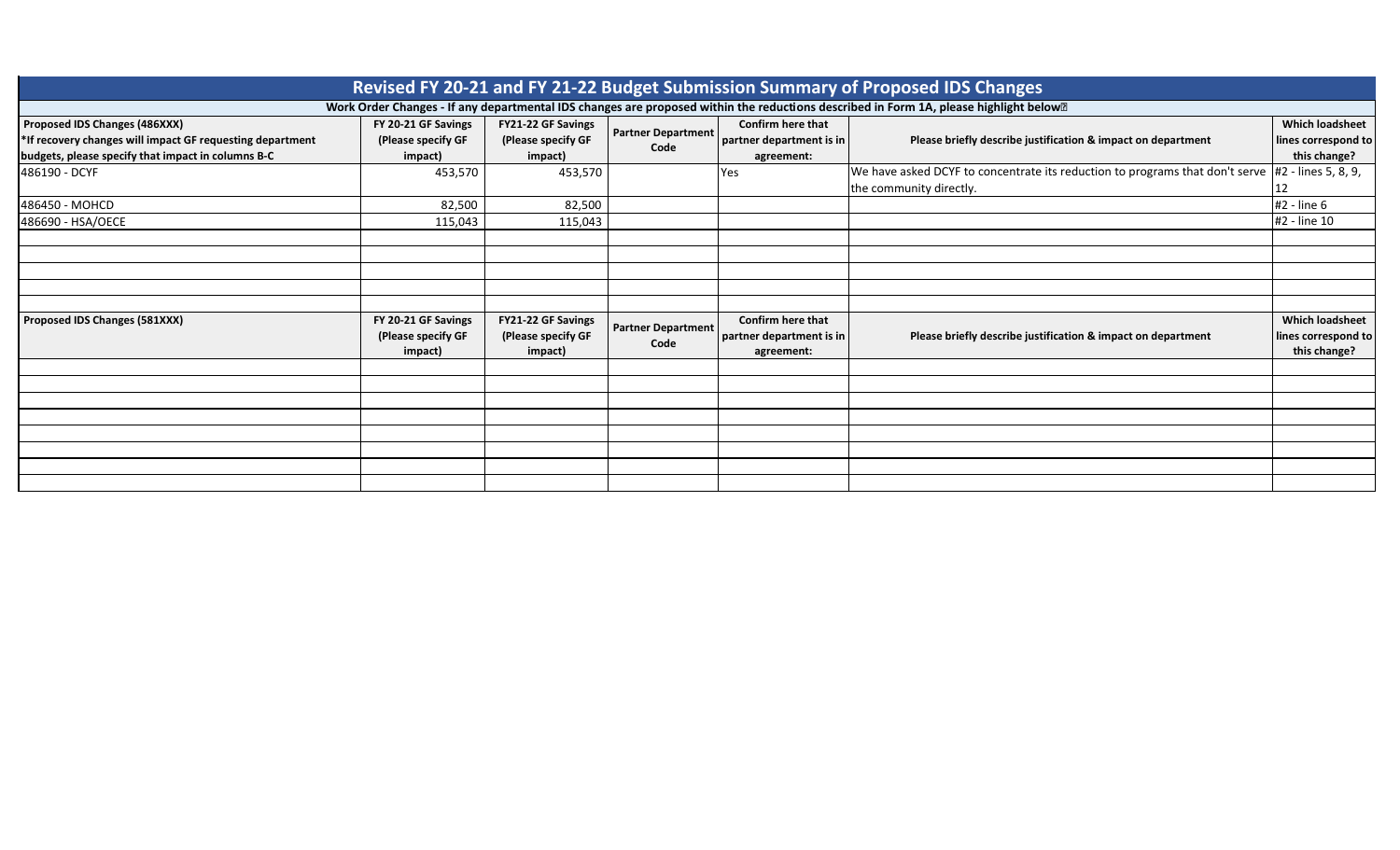| <b>REVENUE CHANGES</b> |  |
|------------------------|--|
|                        |  |

|                                        | Revenue Savings/(Cost)<br><b>BY BY+1</b><br>Self Supporting (3,964,386) (3,294,93 |  |                                 |                     |         |                                                                      |         |                                                                                                                                            |            |                                    |                   |                        |  |                                                           |                                  |                      | Total BY Revenue Variance from Base: \$ 4,425,748.                       | Total BY System Entry: \$ (3,964,386.) |                               |                        | Note: This sheet assumes that all bens in the system are currently on-oping bens, so an increase in BY will automatically roll through to BY +1 unless adjusted in the BY +1 "Should be" column<br>Total BY+1 System Entry: \$ 669,454.<br>Total BY+1 Revenue Variance from Base: \$ 6,219,293.0 |                                                                                                 |                       |               |                         |              |                                                   |                           |                       |                    |                                                                                                                                                    |                                                         |                        |                   |                                                                                                                 |                               |                                      |                                         |                                                                   |                                                     |                                                                        |
|----------------------------------------|-----------------------------------------------------------------------------------|--|---------------------------------|---------------------|---------|----------------------------------------------------------------------|---------|--------------------------------------------------------------------------------------------------------------------------------------------|------------|------------------------------------|-------------------|------------------------|--|-----------------------------------------------------------|----------------------------------|----------------------|--------------------------------------------------------------------------|----------------------------------------|-------------------------------|------------------------|--------------------------------------------------------------------------------------------------------------------------------------------------------------------------------------------------------------------------------------------------------------------------------------------------|-------------------------------------------------------------------------------------------------|-----------------------|---------------|-------------------------|--------------|---------------------------------------------------|---------------------------|-----------------------|--------------------|----------------------------------------------------------------------------------------------------------------------------------------------------|---------------------------------------------------------|------------------------|-------------------|-----------------------------------------------------------------------------------------------------------------|-------------------------------|--------------------------------------|-----------------------------------------|-------------------------------------------------------------------|-----------------------------------------------------|------------------------------------------------------------------------|
|                                        |                                                                                   |  |                                 |                     |         |                                                                      |         |                                                                                                                                            |            |                                    |                   |                        |  |                                                           |                                  |                      |                                                                          |                                        |                               |                        |                                                                                                                                                                                                                                                                                                  |                                                                                                 |                       |               |                         |              |                                                   |                           |                       |                    |                                                                                                                                                    |                                                         |                        |                   |                                                                                                                 |                               |                                      | ease do not                             |                                                                   | driven -- formula driv<br>tion do not allege do not | <b>FULLIN</b>                                                          |
| GFS Type                               | Dept Division                                                                     |  | Division<br>Description Section | Section Description | Dept ID | <b>Dept ID Description</b>                                           | Fund ID | Fund Title                                                                                                                                 | Project ID | <b>Project Title</b>               | Project Type Code | Project Type Name      |  | Related Activity ID Activity Title Type<br><b>Marshar</b> | <b>Activity Type Description</b> | Authority Lvl 1 Code | Authority Lvl 1 Description                                              | Authority ID                           | <b>Authority Title -</b>      | Account Lv1 2<br>Title |                                                                                                                                                                                                                                                                                                  | Account Title<br>Account ID                                                                     | TRIO Title<br>TRIO ID | Agency Use ID | <b>Agency Use Title</b> | <b>MOTIF</b> | <b>MO Loved</b><br>Title                          |                           | CY <sub>1</sub><br>8Y |                    | $-8$<br>Change (FY19-20) (FY20-21) (FY20-21) (FY20-21) (FY20-21) (FY20-21)<br>Current CrigAmt Baco Ant Dept Ant Myr Ant Tech Ant Current Should Be | $(6Y 20 - 21)$                                          | $( FY 20-21)$          | (FY 20-21) Change | $EY+1$<br>The area in<br>(FY21-22) (FY21-22) (FY21-22) (FY21-22)<br><b>Base Ant Dect Ant Myr Ant Tech Ant I</b> | $EY+1$                        | FY 21-22)<br>Current<br>Acrossot     | After BY                                | RY-1 RY-1<br>(FY 21-22) (FY 21-22) (FY 21-22)<br>Should Be CHANGE | $RV + 1$<br>(FY 21-22) Entr<br>Needed               | <b>Justification/Explanation</b>                                       |
| Self Supporting CFC                    |                                                                                   |  |                                 |                     |         | 229047 CFC Children & Families C                                     |         | 11000 SR CFC ContinuingAuthority 10022906 Prop 30 - Tobacco Tax OPR                                                                        |            |                                    |                   | Operating              |  | 1 General/Operations                                      |                                  |                      | 16921 CF Prop 10 - Tobacco Tax Fun                                       |                                        | 16921 CF Prop 10 - T: Revenue |                        | 43000mblevy                                                                                                                                                                                                                                                                                      | 430150 Interest Earned - Pooled Car Unspecified                                                 |                       |               |                         |              | Regular Reys Continuing                           | 4 On-Going                | 250,000<br>250,000    | 250,000<br>300,000 | 300,000                                                                                                                                            | ann non 1                                               |                        |                   | 250,000                                                                                                         | 300,000 300,000               | ang gog L                            |                                         |                                                                   |                                                     | duced interest projection                                              |
| Self Supporting                        |                                                                                   |  |                                 |                     |         | 229047 CFC Children & Families Co                                    |         | 11000 SR CFC ContinuingAuthority 10022906 Prop 30 - Tobacco Tax OPR                                                                        |            |                                    |                   | Operating              |  | 1 General/Operations                                      |                                  |                      | 16921 CF Prop 10 - Tobacco Tax Fun                                       |                                        | 16921 CF Prop 10 - T: Revenue |                        |                                                                                                                                                                                                                                                                                                  | 445417 Prop 10 Tobacco Tax Fundin Unspecified                                                   |                       |               |                         |              | Regular Reye Continuing                           | 4 On-Going                | 5,000                 | 15,000             | 15,000                                                                                                                                             |                                                         | 126,907                |                   | 15,000<br>5,000                                                                                                 | 15,000                        |                                      | 15,000<br>126,927                       | 122.177 118.177                                                   |                                                     | no change in annual Prop 10 nev.<br>ar reduction in interest projectio |
| Self Supporting                        |                                                                                   |  |                                 |                     |         | 229047 CFC Children & Families C                                     |         | 11000 SR CFC ContinuinaAuthority 10022906 Prop 30 - Tobacco Tax OPR                                                                        |            |                                    |                   | Operating              |  | 1 General/Operation:                                      |                                  |                      | 16921 CF Prop 10 - Tobacco Tax Fun                                       |                                        | 16921 CF Prop 10 -            | T: Reyenue             |                                                                                                                                                                                                                                                                                                  | 492090 Bee Fund Balance - Budeet C Unspecified                                                  |                       |               |                         | AD1          | Prior Year Fu Continuing                          | 4 On-Going                | 890, 841              | 977,729            | 977.729                                                                                                                                            |                                                         | 955 955                |                   | 1.004.499                                                                                                       | 1,004,429 1,004,499           | 1.004.499                            | 677 3HC                                 | 959 177<br><b>CALC YOU</b>                                        |                                                     | uction in use of sustainability di                                     |
| Self Supporting                        |                                                                                   |  |                                 |                     |         | 229047 CFC Children & Families Co.                                   |         | 11000 SR CFC ContinuingAuthority 10032906 Prop 10 - Tobacco Tax OPR<br>11000 SR CFC ContinuingAuthority 10022906 Prop 30 - Tobacco Tax OPR |            |                                    |                   | Operating              |  | 5 Family Support<br>5 Family Support                      |                                  |                      | 16921 CF Prop 10 - Tobacco Tax Fun                                       |                                        | 16921 CF Prop 10 - T: Revenue |                        | 44501GRSh                                                                                                                                                                                                                                                                                        | 445417 Prop 10 Tobacco Tax Fundin Unspecifies<br>485150 Exp Rec Fr Child:Youth&Farr Unspecified |                       |               |                         |              | <b>Regular Reve Continuing</b>                    | 4 On-Going<br>4 Coulining | 4 098 30              | 5.300.208          | 5.300.298                                                                                                                                          | 5.300.298<br>5.300.205<br>5.051.684 5.051.684 5.951.694 | 5.162.491<br>5.941.584 |                   | 5.102.421<br>A COR 206<br>5,950,985 5,951,684 5,951,684 5,951,684                                               | 5.192.421                     | 5.193.421<br>5. 102.421<br>5.951.684 | 5.055.614<br>S.941.584                  | 5.069.244<br>5.941.584<br>(10.100)                                |                                                     | hold on all new programs/inflative<br>sloht reductions to CEOs with no |
| Self Supporting                        |                                                                                   |  |                                 |                     |         | 229047 CFC Children & Families 0                                     |         |                                                                                                                                            |            | 10022906 Prop 10 - Tobacco Tax OPR |                   | Operating              |  |                                                           |                                  |                      | 16921 CF Prop 10 - Tobacco Tax Fun<br>16921 CF Prop 10 - Tobacco Tax Fun |                                        | 16921 CF Prop 10 - T: Revenue |                        | 4860ExpRec                                                                                                                                                                                                                                                                                       |                                                                                                 |                       |               |                         |              | Recoveries Continuing                             |                           | 500,000               | 500.000            |                                                                                                                                                    |                                                         |                        |                   | 500,000<br>500,000                                                                                              |                               |                                      |                                         |                                                                   |                                                     | 6.5% mduction from MOHCD                                               |
| Self Supporting<br>Self Supporting CFC |                                                                                   |  |                                 |                     |         | 229047 CFC Children & Families 0<br>229047 CFC Children & Families C |         | 11000 SR CFC ContinuinaAuthority<br>11000 SR CFC ContinuinaAuthority                                                                       |            | 10022906 Prop 10 - Tobacco Tax OPR |                   | Operating<br>Operating |  | 8 Family Support<br>5 Family Support                      |                                  |                      | 16921 CF Prop 10 - Tobacco Tax Fun                                       |                                        | 16921 CF Prop 10 -            | T: Reyenue             |                                                                                                                                                                                                                                                                                                  | 486450 Exp Rec From Mohod<br>492099 Bee Fund Balance - Budnet C Unspecified                     | Unspecifies           |               |                         |              | Recoveries Continuing<br>Prior Year Fu Continuing | 4 On-Going<br>4 On-Going  | 336,293               | 291,867<br>175.933 | 500,000<br>291,867                                                                                                                                 | 291.967<br>201857                                       |                        | (1991) 6          | 233,248                                                                                                         | 500,000<br>233, 248           | 500,000<br>223,249                   | <b>INGLATI</b>                          | (223,248)                                                         |                                                     |                                                                        |
| Self Supporting                        |                                                                                   |  |                                 |                     |         | 229047 CFC Children & Families 0                                     |         | 11000 SR CFC ContinuingAuthority                                                                                                           |            | 10022906 Prop 10 - Tobacco Tax OPR |                   | Operating              |  | 9 Child Development                                       |                                  |                      | 16921 CF Prop 10 - Tobacco Tax Fu                                        |                                        | 16921 CF Prop 10 - T: Revenue |                        | 4860ExpRec                                                                                                                                                                                                                                                                                       | 485150 Exp Rec Fr Child:Youth&Farr Unspecified                                                  |                       |               |                         |              | Recoveries Continuing                             | 4 On-Going                | 380,228<br>380, 228   | 291,635<br>180.228 | 391,635                                                                                                                                            |                                                         |                        |                   | 380,228<br>291.635                                                                                              | 391.635                       | 201,635                              |                                         | F191 600 L                                                        |                                                     | 704.411.54                                                             |
| Self Supporting                        |                                                                                   |  |                                 |                     |         | 229047 CFC Children & Families 0                                     |         | 11000 SR CFC ContinuinaAuthority 10022906 Prop 30 - Tobacco Tax OPR                                                                        |            |                                    |                   | Operating              |  | 10 Child Health                                           |                                  |                      | 16921 CF Prop 10 - Tobacco Tax Fun                                       |                                        | 16921 CF Prop 10 - T: Revenue |                        | 4860ExpRec                                                                                                                                                                                                                                                                                       | 485190 Exp Rec Fr Child:Youth&Farr Unspecified                                                  |                       |               |                         |              | Recoveries Continuing                             | 4 On-Going                | 53,740<br>83,740      | 86,252<br>83,740   | 86,252                                                                                                                                             |                                                         |                        |                   | 83,740<br>86,252                                                                                                | 86.252                        |                                      |                                         |                                                                   |                                                     | reduction from DCYF                                                    |
| Self Supporting CFC                    |                                                                                   |  |                                 |                     |         | 229047 CFC Children & Families C                                     |         | 11000 SR CFC ContinuingAuthority                                                                                                           |            | 10022906 Prop 10 - Tobacco Tax OPR |                   | Operating              |  | 10 Child Health                                           |                                  |                      | 16921 CF Prop 10 - Tobacco Tax Fun                                       |                                        | 16921 CF Prop 10 -            | T: Reyenue             | 4860ExpRec                                                                                                                                                                                                                                                                                       | 486650 Exp Rec Fr Human Services / Unspecified                                                  |                       |               |                         |              | Recoveries Continuing                             | 4 On-Going                | 924,790<br>924.790    | 924,790<br>924,790 | 924,790                                                                                                                                            | 934,790<br>924,790                                      | 809,747                |                   | 924,790 924,750 924,790 924,750                                                                                 |                               | 924,790                              | 909.747                                 | 909.747                                                           |                                                     |                                                                        |
| Self Supporting                        |                                                                                   |  |                                 |                     |         | 229047 CFC Children & Families 0                                     |         | 11000 SR CFC ContinuinaAuthority                                                                                                           |            | 10022906 Prop 10 - Tobacco Tax OPR |                   | Operating              |  | 10 Child Health                                           |                                  |                      | 16921 CF Prop 10 - Tobacco Tax Fun                                       |                                        | 16921 CF Prop 10 - T          | T: Reyenue             |                                                                                                                                                                                                                                                                                                  | 499999 Bee Fund Balance - Budget C Unspecified                                                  |                       |               |                         | AD1          | Prior Year Fu Continuing I                        | 4 On-Going                |                       | 2.110.976          | 2.110.976                                                                                                                                          | 2.998424<br>2.110.935                                   | 1.771.043              | (1004) 71         | 2,113,580                                                                                                       | 2,113,580 2,113,580           | 3.113.580                            | 1723966                                 | 1,993,544<br><b>COMMAND</b>                                       |                                                     | 209,698 12.4% mduction from OECE                                       |
| Self Supporting                        |                                                                                   |  |                                 |                     |         | 229047 CFC Children & Families C                                     |         | 11000 SR CFC ContinuinaAuthority                                                                                                           |            | 10022906 Prop 10 - Tobacco Tax OPR |                   | Operating              |  | 11 Evaluation                                             |                                  |                      | 16921 CF Prop 10 - Tobacco Tax Fun                                       |                                        | 16921 CF Prop 10 -            | T: Reyenue             | 4860ExpRec                                                                                                                                                                                                                                                                                       | 485190 Exp Rec Fr Child:Youth&Farr Unspecified                                                  |                       |               |                         |              | Recoveries Continuing                             | 4 On-Going                | 50,000                | 50,000             | 50,000                                                                                                                                             |                                                         |                        |                   | 50,000<br>sa nan                                                                                                | 50,000                        |                                      |                                         |                                                                   |                                                     | fuce contract with no direct                                           |
| Self Supporting                        |                                                                                   |  |                                 |                     |         | 229047 CFC Children & Families C                                     |         | 11000 St CTC Continuinal otherity                                                                                                          |            | 10022906 Prop 10 - Tobacco Tax OPR |                   | Operating              |  | 11 Evaluation                                             |                                  |                      | 16921 CF Prop 10 - Tobacco Tax Fun                                       |                                        | 16921 CF Prop 10 -            | T: Reyenue             |                                                                                                                                                                                                                                                                                                  | 499999 Bee Fund Balance - Budeet C Unspecifies                                                  |                       |               |                         | AD1          | Prior Year Fu Continuing                          | 4 On-Going                | 252.455               | 291,202<br>204,899 | 291, 202                                                                                                                                           |                                                         |                        |                   | 255,345                                                                                                         | 255,345                       | 255, 145.                            | 255,345<br>200,642                      | 200,992 45.547                                                    |                                                     | who some evaluation in house                                           |
| Self Supporting                        |                                                                                   |  |                                 |                     |         | 229047 CFC Children & Families 0                                     |         | 11000 SR CFC ContinuinaAuthority                                                                                                           |            | 10022906 Prop 10 - Tobacco Tax OPR |                   | Operating              |  | 14 Systems Of Change                                      |                                  |                      | 16921 CF Prop 10 - Tobacco Tax Fun                                       |                                        | 16921 CF Prop 10 -            | T: Reyenue             | 420508eeF5                                                                                                                                                                                                                                                                                       | 499999 Bee Fund Balance - Budget C Unspecifies                                                  |                       |               |                         | AD1          | Prior Year Fu Continuing I                        | 4 On-Going                | 424,689<br>346,237    | 272,712<br>346,237 | 272.712                                                                                                                                            |                                                         |                        |                   |                                                                                                                 | 277,168 277,168               | 227 168                              |                                         | 276, 976.                                                         |                                                     | hoved travel budget                                                    |
| Self Supporting                        |                                                                                   |  |                                 |                     |         | 229047 CFC Children & Families C                                     |         | 11020 SR Children&FamiliesGrants                                                                                                           |            | 10035577 CFC IMPACT 2020 Loc OPR   |                   | Operating              |  | 9 Child Development                                       |                                  |                      | 16921 CF Prop 10 - Tobacco Tax Fun                                       |                                        | 16921 CF Prop 10 - T: Revenue |                        | 44501GRSta                                                                                                                                                                                                                                                                                       | 445417 Prop 10 Tobacco Tax Fundin Unspecified                                                   |                       |               |                         |              | Regular Reve Grants Proj                          | 4 On-Going                |                       |                    | 581,569 583,569                                                                                                                                    | 582,569                                                 | 619,299                |                   |                                                                                                                 | 583,569 583,569               | 593,569                              | 659,299                                 | 622.206 29.637                                                    |                                                     | Updated according to revised                                           |
| Self Supporting                        |                                                                                   |  |                                 |                     |         | 229047 CFC Children & Families Co                                    |         | 11020 SR Children&FamiliesGrants 10035578 CFC IMPACT 2020 HUI OPR                                                                          |            |                                    |                   | Operating              |  | 9 Child Development                                       |                                  |                      | 16921 CF Prop 10 - Tobacco Tax Fun                                       |                                        | 16921 CF Prop 10 -            | T: Reyenue             | ASSOCIATION                                                                                                                                                                                                                                                                                      | 445417 Prop 10 Tobacco Tax Fundin Unspecified                                                   |                       |               |                         |              | Regular Reys Grants Proj                          | 4 On-Going                |                       | 1,500,000          | 1,500,000                                                                                                                                          | 1,500,000<br>1,500,000                                  | 1.195.708              |                   |                                                                                                                 | 1,500,000 1,500,000 1,500,000 |                                      | 1,500,000 1,195,708 1,195,708 (201,292) |                                                                   |                                                     | amounts from First 5 CA and CA D<br>Gducation.                         |
| Self Supporting                        |                                                                                   |  |                                 |                     |         | 229047 CFC Children & Families 0                                     |         | 11030 St Children & Eamilys Grants                                                                                                         |            | 10035580 CFC FY20-21 OCC ORI: OPR  |                   | Operating              |  | 9 Child Development                                       |                                  |                      | 16921 CF Prop 10 - Tobacco Tax Fun                                       |                                        | 16921 CE Renn 10.             |                        |                                                                                                                                                                                                                                                                                                  | 444931 Fed Grants Pass-Thru State- Unspecifies                                                  |                       |               |                         |              | Regular Reys Grants Proje                         | 4 On-Going                |                       |                    | 501,483 501,483                                                                                                                                    | 501453                                                  |                        |                   |                                                                                                                 | 501,483 501,483 501,483       |                                      |                                         |                                                                   |                                                     |                                                                        |
| Self Supporting                        |                                                                                   |  |                                 |                     |         | 229047 CFC Children & Families 0                                     |         | 11020 SR Children&FamiliesGrants 10035581 CFC FY20-21 OCC Regi OPR                                                                         |            |                                    |                   | Operating              |  | 9 Child Development                                       |                                  |                      | 16921 CF Prop 10 - Tobacco Tax Fun                                       |                                        | 16921 CF Prop 10 - T: Revenue |                        |                                                                                                                                                                                                                                                                                                  | 444931 Fed Grants Pass-Thru State- Unspecifies                                                  |                       |               |                         |              | Regular Reve Grants Proj                          | 4 On-Going                |                       |                    | 377,000 377,000                                                                                                                                    | -932-004                                                |                        | $-027$            |                                                                                                                 | 377,000 377,000               | 377.00                               |                                         | (177,000)                                                         |                                                     |                                                                        |
| <b>Self Supporting</b>                 |                                                                                   |  |                                 |                     |         | 229047 CFC Children & Families Co.                                   |         | 11020 SR Children&FamiliesGrants 10036088 CFC Home Visiting                                                                                |            |                                    |                   |                        |  | 10 Child Health                                           |                                  |                      | 16921 CF Prop 10 - Tobacco Tax Fun                                       |                                        | 16921 CF Prop 10 - T: Revenue |                        | 44501GRSh                                                                                                                                                                                                                                                                                        | 445417 Prop 10 Tobacco Tax Fundin Unspecified                                                   |                       |               |                         | DO1          | Regular Reve Grants Proje                         | 1 One-Time                |                       |                    | 500,000 500,000                                                                                                                                    | \$00,000<br>son one.                                    | 200,000                |                   |                                                                                                                 |                               |                                      | (300,000)                               | 100,000<br><b>SOO ODS</b>                                         |                                                     |                                                                        |
| Self Supporting                        |                                                                                   |  |                                 |                     |         | 229047 CFC Children & Families C                                     |         | 11020 SR Children&FamiliesGrants 10036089 CFC Workforce Pathways                                                                           |            |                                    |                   |                        |  | 9 Child Development                                       |                                  |                      | 16921 CF Prop 10 - Tobacco Tax Fun                                       |                                        | 16921 CF Prop 10 - T: Revenue |                        | 44501GRSha                                                                                                                                                                                                                                                                                       | 448399 Other State Grants & Subve Unspecifies                                                   |                       |               |                         | DO1          | Regular Reys Grants Proj                          | 4 On-Going                |                       |                    | 1,500,000 1,500,000 1,500,000                                                                                                                      |                                                         |                        |                   |                                                                                                                 | 1,500,000 1,500,000 1,500,000 |                                      |                                         |                                                                   |                                                     |                                                                        |
|                                        |                                                                                   |  |                                 |                     |         |                                                                      |         |                                                                                                                                            |            |                                    |                   |                        |  |                                                           |                                  |                      |                                                                          |                                        |                               |                        |                                                                                                                                                                                                                                                                                                  |                                                                                                 |                       |               |                         |              |                                                   |                           |                       |                    |                                                                                                                                                    |                                                         |                        |                   |                                                                                                                 |                               |                                      |                                         |                                                                   |                                                     |                                                                        |
|                                        |                                                                                   |  |                                 |                     |         |                                                                      |         |                                                                                                                                            |            |                                    |                   |                        |  |                                                           |                                  |                      |                                                                          |                                        |                               |                        |                                                                                                                                                                                                                                                                                                  |                                                                                                 |                       |               |                         |              |                                                   |                           |                       |                    |                                                                                                                                                    |                                                         |                        |                   |                                                                                                                 |                               |                                      |                                         |                                                                   |                                                     |                                                                        |